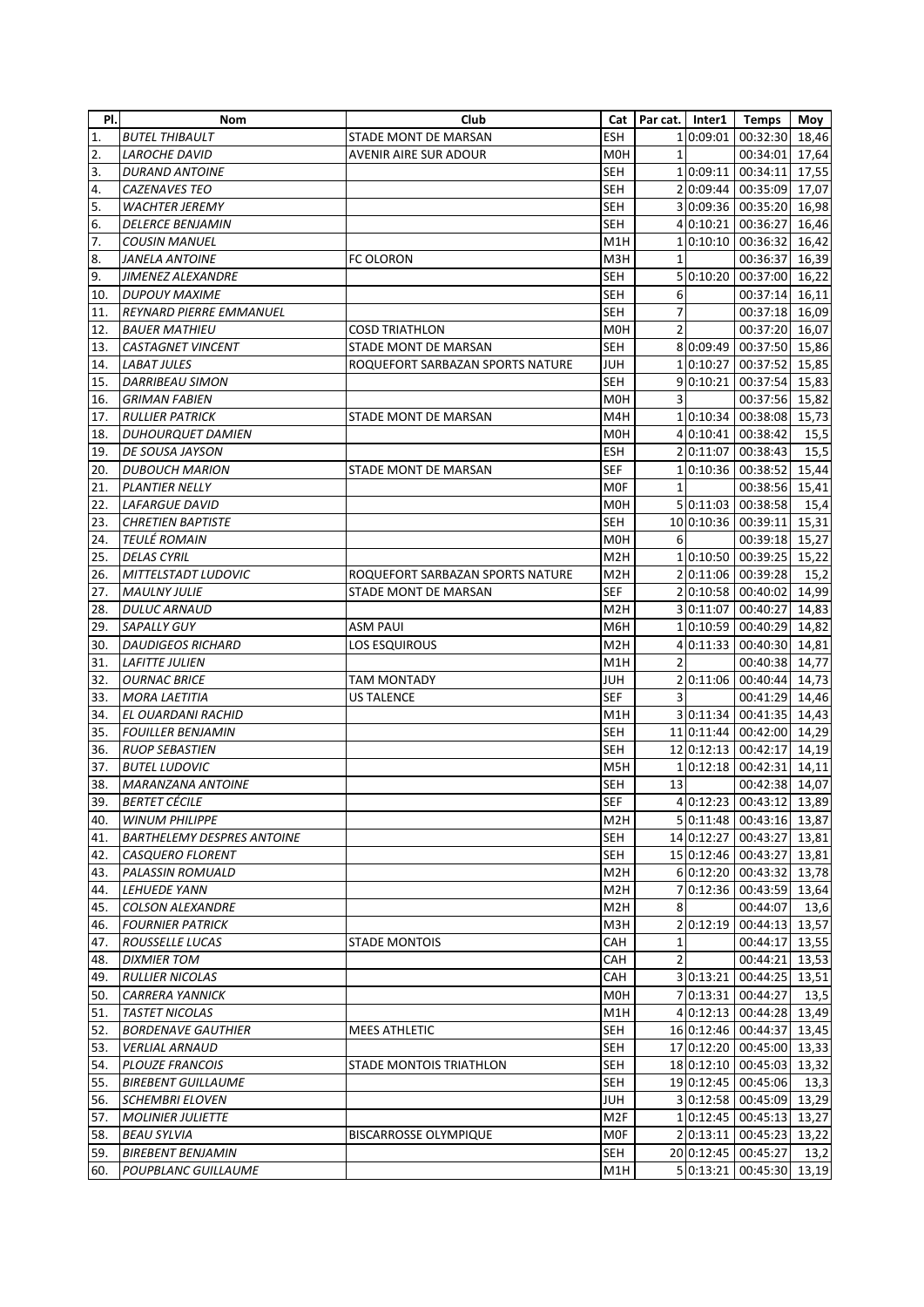| 61. | <b>MONGIN JONATHAN</b>         | STADE MONT DE MARSAN      | M0H              |    |           | 8 0:13:11 00:45:39 13,14                  |       |
|-----|--------------------------------|---------------------------|------------------|----|-----------|-------------------------------------------|-------|
| 62. | <b>BARAT HUGO</b>              |                           | <b>ESH</b>       | 3  |           | 00:45:48                                  | 13,1  |
| 63. | <b>GÉRAUD JULIEN</b>           |                           | M <sub>O</sub> H |    |           | 9 0:13:08 00:46:15                        | 12,97 |
| 64. | <b>FAYE BERTRAND</b>           |                           | M1H              |    |           | 60:13:54 00:46:40                         | 12,86 |
| 65. | <b>OLIVE MARYVONNE</b>         | <b>ASM PAU</b>            | M4F              |    |           | 10:12:59 00:46:43                         | 12,84 |
| 66. | <b>LABADIE CORALIE</b>         |                           | SEF              | 5  |           | 00:46:51                                  | 12,81 |
| 67. | <b>LIENARD ERIC</b>            |                           | M4H              |    |           | 2 0:13:18 00:46:52                        | 12,8  |
| 68. | <b>GUICHARD THIERRY</b>        | STADE MONT DE MARSAN      | M <sub>2</sub> H | 9  |           | 00:46:55                                  | 12,79 |
| 69. | ZUAZNABAR INDA JEROME          |                           | M1H              |    |           | 7 0:13:06 00:46:55                        | 12,79 |
| 70. | <b>LACAZE PASCAL</b>           |                           | M <sub>1</sub> H |    |           | 8 0:12:36 00:47:05                        | 12,74 |
| 71. | <b>LALANNE AXEL</b>            |                           | CAH              |    |           | 4 0:12:55 00:47:07                        | 12,73 |
| 72. | <b>WALCH JEAN MARC</b>         |                           | M5H              |    |           | 20:13:08 00:47:07                         | 12,73 |
| 73. | <b>GUTIERREZ NIETO RODRIGO</b> |                           | <b>SEH</b>       |    |           | 21 0:13:36 00:47:08                       | 12,73 |
| 74. | <b>GUERIN CYRILLE</b>          |                           | M1H              |    |           | 9 0:13:03 00:47:08                        | 12,73 |
| 75. | <b>DEMULDER FLAVIEN</b>        |                           | SEH              |    |           | 22 0:13:33 00:47:16                       | 12,69 |
| 76. | <b>PUJOL MARC</b>              |                           | <b>SEH</b>       | 23 |           | 00:47:26                                  | 12,65 |
| 77. | <b>LABOUYRIE MARINE</b>        | LOS ESQUIROUS             | <b>SEF</b>       |    |           | 6 0:13:19 00:47:32                        | 12,62 |
| 78. | PESTANA DE PONTE STÉPHANE      | <b>LOS ASTIAUS</b>        | M1H              |    |           | 10 0:14:19 00:47:34                       | 12,61 |
| 79. | <b>SZWALKO MARTINE</b>         |                           | M <sub>2F</sub>  |    |           | 2 0:13:30 00:47:38                        | 12,6  |
| 80. | <b>ROUSSET DENIS</b>           |                           | M6H              |    |           | 2 0:13:33 00:47:42                        | 12,58 |
| 81. | <b>DUCOURNEAU LAURENT</b>      | <b>LOS ASTIAUS</b>        | M1H              |    |           | 11 0:14:19 00:47:47                       | 12,56 |
| 82. | <b>LOUBERE OLIVIER</b>         | <b>UAS RUNNING</b>        | M3H              | 3  |           | 00:47:50                                  | 12,54 |
| 83. | <b>LESPIAU NADEGE</b>          |                           | M1F              |    |           | 10:15:14 00:47:57                         | 12,51 |
| 84. | <b>TAUZIN LUCAS</b>            |                           | <b>SEH</b>       |    |           | 24 0:13:53 00:47:57                       | 12,51 |
| 85. | PALVADEAU FREDERIC             | STADE MONT DE MARSAN      | M3H              | 4  |           | 00:48:03                                  | 12,49 |
| 86. | <b>VERNIER HELENE</b>          | STADE MONT DE MARSAN      | M1F              |    |           | 20:13:45 00:48:04                         | 12,48 |
| 87. | <b>GUY CHRISTELLE</b>          | ROCHEFORT ATHLETISME CLUB | M1F              |    |           | 3 0:13:45 00:48:04                        | 12,48 |
|     | <b>CANNE JEAN FRANCOIS</b>     |                           | M4H              |    |           | 3 0:13:37 00:48:11                        | 12,45 |
| 88. |                                |                           |                  |    |           |                                           |       |
| 89. | <b>HAUSPIE CHARLY</b>          |                           | <b>SEH</b>       |    |           | 25 0:13:46 00:48:14                       | 12,44 |
| 90. | <b>SANS PAUL</b>               | APA JOGGING               | M2H              |    |           | 10 0:13:56 00:48:15                       | 12,44 |
|     |                                |                           |                  |    |           |                                           |       |
| 91. | <b>SANS CELINE</b>             |                           | M2F              |    |           | 3 0:13:56 00:48:16                        | 12,43 |
| 92. | <b>NOUGARO AURORE</b>          |                           | <b>SEF</b>       |    |           | 7 0:13:42 00:48:16 12,43                  |       |
| 93. | <b>AGOUTBORDE MELANIE</b>      | <b>SPUC LASTERKA</b>      | <b>SEF</b>       |    | 8 0:14:21 | 00:48:27                                  | 12,38 |
| 94. | <b>BLUSSEAU BAPTISTE</b>       |                           | M0H              |    |           | 10 0:13:35 00:48:30 12,37                 |       |
| 95. | DE CARVALHO ANTOINE            |                           | M5H              | 3  |           | 00:48:34                                  | 12,35 |
| 96. | <b>AMUSAN FABRICE</b>          |                           | <b>SEH</b>       |    |           | 26 0:15:04 00:48:41                       | 12,32 |
| 97. | <b>BONIFACIO LIONEL</b>        |                           | <b>MOH</b>       |    |           | 11 0:14:03 00:48:44                       | 12,31 |
| 98. | <b>DURU NATHALIE</b>           |                           | M3F              |    |           | 10:13:51 00:48:47                         | 12,3  |
| 99. | <b>MACAUX FRÉDÉRIC</b>         | ELAN D'ARMAGNAC           | M4H              |    |           | 4 0:14:19 00:49:05                        | 12,22 |
|     | 100. LEVET CORANTIN            |                           | <b>SEH</b>       |    |           | 27 0:13:42 00:49:09 12,21                 |       |
|     | 101. BRANDALISE ROMAIN         |                           | <b>SEH</b>       |    |           | 28 0:14:42 00:49:16 12,18                 |       |
|     | 102. TAUZIET FREDERIC          |                           | M4H              |    |           | 5 0:13:51 00:49:17                        | 12,17 |
|     | 103. TILLY LAURA               |                           | <b>SEF</b>       |    |           | 9 0:14:41 00:49:18                        | 12,17 |
|     | 104. TAUZIET CATHERINE         |                           | M3F              |    |           | 20:13:52 00:49:20                         | 12,16 |
|     | 105. MONEGHETTI VINCENT        | CLUB ATHLETISME HAGETMAU  | M <sub>2</sub> H |    |           | 11 0:13:56 00:49:20                       | 12,16 |
|     | 106. BRETHES LOUIS             |                           | ESH              |    |           | 4 0:14:30 00:49:24                        | 12,15 |
|     | 107. PAILLAUGUE SANDRINE       | UCR ST JUSTIN             | M1F              |    |           | 4 0:14:07 00:49:34                        | 12,1  |
|     | 108. LAGARDE PAUL              |                           | M0H              |    |           | 12 0:14:09 00:49:40                       | 12,08 |
|     | 109. ROBIN ANGELIQUE           |                           | <b>SEF</b>       |    |           | 10 0:14:09 00:49:46                       | 12,06 |
|     | 110. DELBOS BAPTISTE           |                           | <b>SEH</b>       | 29 |           | 00:49:47                                  | 12,05 |
|     | 111. DESTRUHAUT THOMAS         | STADE MONT DE MARSAN      | M <sub>2</sub> H |    |           | 12 0:13:58 00:49:49                       | 12,04 |
|     | 112. DELAS MARION              |                           | M1F              |    |           | 5 0:13:49 00:49:50                        | 12,04 |
|     | 113. DAUNAS MARINE             |                           | <b>SEF</b>       | 11 |           | 00:49:59                                  | 12    |
|     | 114. RUSALEN LARA              |                           | <b>SEF</b>       |    |           | 12 0:15:08 00:50:07                       | 11,97 |
|     | 115. CANDELIER RAYNALD         |                           | M3H              | 5  |           | 00:50:11                                  | 11,96 |
|     | 116. DELAMARRE FREDERIC        | STADE MONT DE MARSAN      | M <sub>2</sub> H |    |           | 13 0:13:38 00:50:22                       | 11,91 |
|     | 117. LAPORTE MARINE            | STADE MONT DE MARSAN      | CAF              |    |           | 10:14:42 00:50:23                         | 11,91 |
|     | 118. BERNIER SYLVAIN           | <b>GS CASSAIGNE</b>       | M <sub>2</sub> H |    |           | 14 0:15:07 00:50:23                       | 11,91 |
|     | 119. DIOT GERARD               |                           | M5H              |    |           | 4 0:15:16 00:50:28                        | 11,89 |
|     | 120. LENOIR JULIEN             |                           | M0H              |    |           | 13 0:14:14 00:50:31<br>6 0:14:26 00:50:32 | 11,88 |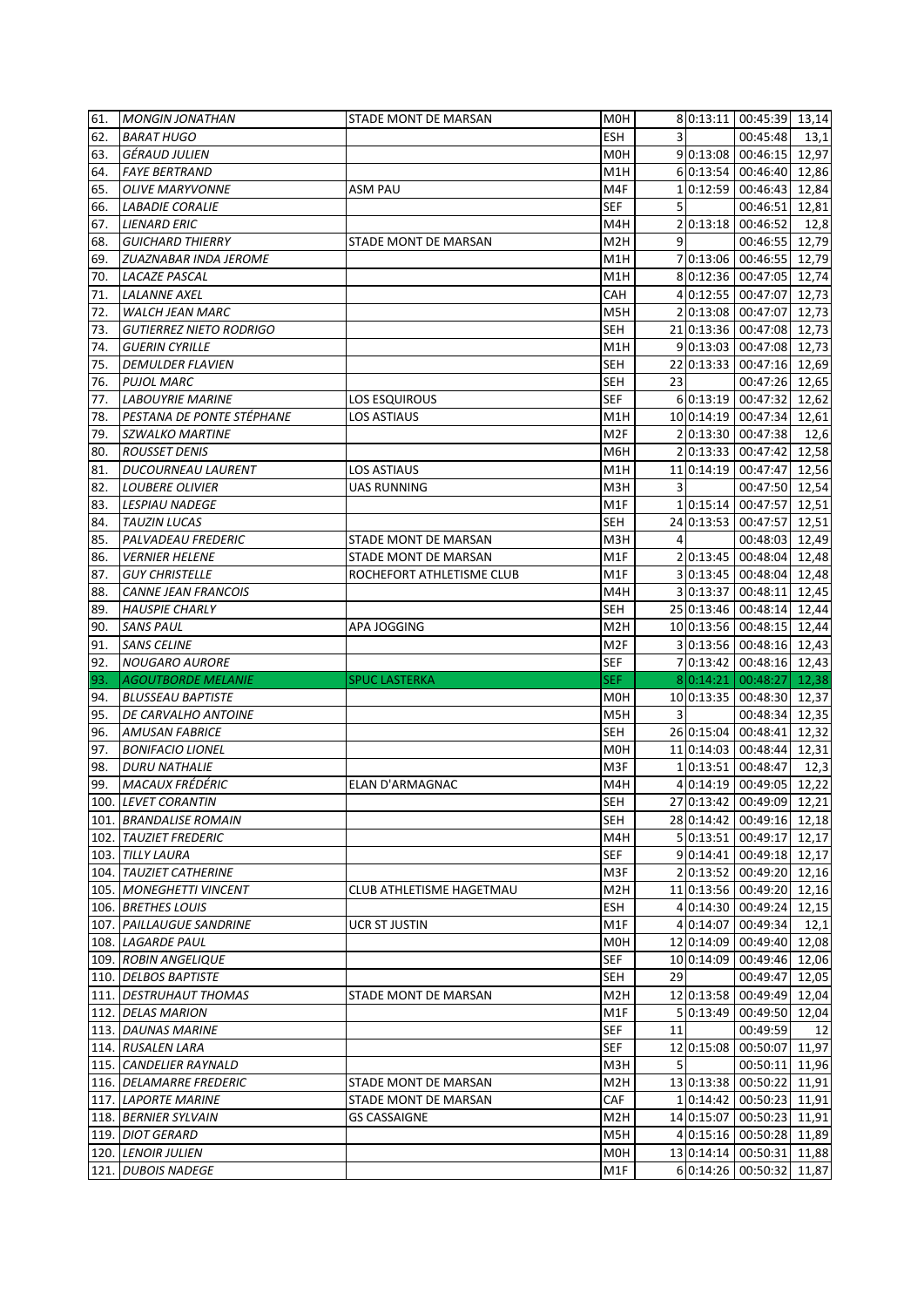|      | 122. VIALA JOEL                   |                                 | M4H              |    |            | 6 0:13:55 00:50:42        | 11,83 |
|------|-----------------------------------|---------------------------------|------------------|----|------------|---------------------------|-------|
|      | 123. LEVEQUE BENJAMIN             |                                 | SEH              |    |            | 30 0:14:22 00:50:43       | 11,83 |
|      | 124. CLEMENT ROUQUETTE            |                                 | SEH              |    |            | 31 0:14:27 00:50:44       | 11,83 |
|      | 125. MOURONVAL QUENTIN            |                                 | <b>SEH</b>       |    |            | 32 0:14:06 00:50:46       | 11,82 |
|      | 126. POLYCARPE CHRISTOPHE         |                                 | SEH              |    |            | 33 0:13:39 00:50:48       | 11,81 |
|      | 127. COMBAUD PHILIPPE             | LOUS GALOUPAYRES                | M5H              |    |            | 5 0:14:43 00:50:48        | 11,81 |
|      | 128. SCHEMBRI PATRICK             |                                 | M4H              |    |            | 7 0:13:35 00:50:58        | 11,77 |
|      | 129. LAPORTE HENRI                | LOUS GALOUPAYRES                | M3H              |    |            | 6 0:14:43 00:50:59        | 11,77 |
|      | 130. TASTET PIERRE                |                                 | <b>SEH</b>       |    |            | 34 0:15:04 00:51:03       | 11,75 |
|      | 131. BAZILE MARINA                | <b>CLUB ATHLETISME HAGETMAU</b> | M1F              |    |            | 70:15:18 00:51:10         | 11,73 |
|      | 132. LABATUT FLORENT              |                                 | SEH              |    |            | 35 0:15:17 00:51:11       | 11,72 |
|      | 133. COULOUMA BRICE               |                                 | <b>SEH</b>       | 36 |            | 00:51:13                  | 11,71 |
|      |                                   |                                 |                  |    |            |                           | 11,71 |
|      | 134. JOUSSET SEBASTIEN            |                                 | M0H              | 14 |            | 00:51:15                  |       |
|      | 135. TESTE DAVID                  | LOS ASTIAUS                     | M <sub>2</sub> H |    |            | 15 0:14:40 00:51:15       | 11,71 |
|      | 136. MANZOCCO PASCAL              |                                 | M3H              |    |            | 7 0:14:54 00:51:20        | 11,69 |
|      | 137. TASTET ARNAUD                |                                 | SEH              |    |            | 37 0:14:01 00:51:21       | 11,68 |
|      | 138. MULOT BAPTISTE               |                                 | M1H              |    |            | 12 0:14:55 00:51:25       | 11,67 |
|      | 139. LALANNE POYUZAN MARIE CLAUDE |                                 | M3F              |    |            | 30:14:54 00:51:26         | 11,67 |
|      | 140. PRAS CATHY                   |                                 | M5F              |    |            | 10:14:54 00:51:28         | 11,66 |
| 141. | <b>GUILLERMIN FRÉDÉRIC</b>        |                                 | M4H              |    |            | 8 0:15:40 00:51:49        | 11,58 |
| 142. | <b>PIARRINE BENOIT</b>            |                                 | M1H              |    | 13 0:15:47 | 00:51:52                  | 11,57 |
|      | 143. COURREGES MICHAEL            |                                 | M0H              | 15 |            | 00:51:53                  | 11,56 |
|      | 144. RIUDAVETZ JACQUES            |                                 | M4H              |    |            | 9 0:15:18 00:51:54        | 11,56 |
|      | 145. RIUDAVETZ STEPH              |                                 | M5H              |    |            | 6 0:15:18 00:51:55        | 11,56 |
|      | 146. FARINEAU ANAIS               | <b>LOUS GALOUPAYRES</b>         | SEF              |    |            | 13 0:14:53 00:51:58       | 11,55 |
|      | 147. BOUILLARD APOLLINE           |                                 | SEF              |    |            | 14 0:14:32 00:52:01       | 11,53 |
|      | 148. CASSAGNE MARINE              |                                 | <b>SEF</b>       |    |            | 15 0:15:11 00:52:02       | 11,53 |
|      | 149. CRABOS DIDIER                |                                 | M5H              |    |            | 7 0:15:17 00:52:11        | 11,5  |
|      | 150. CABARET THOMAS               |                                 | <b>SEH</b>       |    |            | 38 0:14:03 00:52:24       | 11,45 |
|      | 151. MC GUINNESS BRIAN            |                                 | M2H              |    |            | 16 0:14:45 00:52:26       | 11,44 |
|      | 152. FARTHOUAT FREDERIC           |                                 | M2H              |    |            | 17 0:15:11 00:52:35       | 11,41 |
|      | 153. MATHARAN JULIEN              |                                 | M1H              |    |            | 14 0:15:10 00:52:38       | 11,4  |
|      | 154. DAOULAS MATHIEU              |                                 | <b>SEH</b>       |    |            | 39 0:14:12 00:52:52       | 11,35 |
|      | 155. DUPOUY SOPHIE                | STADE MONT DE MARSAN            | <b>MOF</b>       |    |            | 30:15:46 00:52:53         | 11,35 |
|      | 156. GRAVE CHARLOTTE              |                                 | <b>SEF</b>       |    |            | 16 0:14:02 00:53:02       | 11,31 |
|      |                                   |                                 |                  |    |            |                           |       |
|      | 157. BICHAUD EMMANUEL             |                                 | M3H              |    |            | 8 0:15:13 00:53:05        | 11,3  |
|      | 158. BRETHES ERIC                 |                                 | M3H              |    |            | 9 0:15:39 00:53:08        | 11,29 |
|      | 159. FORESTIER ADRIEN             |                                 | SEH              |    |            | 40 0:15:54 00:53:15       | 11,27 |
|      | 160. LAMASSE CYPRIEN              |                                 | SEH              |    |            | 41 0:15:53 00:53:16       | 11,26 |
|      | 161. LAFON CLEMENT                |                                 | <b>SEH</b>       |    |            | 42 0:15:25 00:53:25 11,23 |       |
|      | 162. BAGAGE FREDERIC              | CLUB ATHLETISME HAGETMAU        | M <sub>2</sub> H |    |            | 18 0:15:21 00:53:25 11,23 |       |
|      | 163. COURANT BATISTE              | <b>USM</b>                      | CAH              |    |            | 5 0:17:14 00:53:26        | 11,23 |
|      | 164. FATA--COMMARRIEU LOAN        | ST MEDARD BASKET                | CAH              |    |            | 6 0:17:14 00:53:26        | 11,23 |
|      | 165. JUILLET PAUL                 |                                 | <b>SEH</b>       |    |            | 43 0:16:46 00:53:27       | 11,23 |
|      | 166. MARSON ANGELO                |                                 | CAH              |    |            | 7 0:17:14 00:53:27        | 11,23 |
|      | 167. DARNAUDET RENE               |                                 | M7H              |    |            | 10:14:49 00:53:30 11,21   |       |
|      | 168. PARENT DIDIER                |                                 | M4H              |    |            | 10 0:15:28 00:53:43       | 11,17 |
|      | 169. BLEVAQUE BEATRICE            |                                 | <b>SEF</b>       |    |            | 17 0:14:38 00:53:43       | 11,17 |
|      | 170. LOUIS CAROLINE               |                                 | <b>MOF</b>       |    |            | 4 0:16:11 00:53:46        | 11,16 |
|      | 171. DEVE MARTIAL                 |                                 | M <sub>2</sub> H |    |            | 19 0:14:55 00:53:47       | 11,16 |
|      | 172. FARBOS LAURA                 |                                 | <b>MOF</b>       |    |            | 5 0:14:26 00:53:47        | 11,16 |
|      | 173. DARRAS LILIAN                |                                 | M0H              |    |            | 16 0:15:45 00:53:51       | 11,14 |
|      | 174. LOBELLO PHILIPPE             |                                 | M5H              |    |            | 8 0:15:13 00:53:56 11,12  |       |
|      | 175. LAFORESTERIE LUDIVINE        |                                 | <b>SEF</b>       |    |            | 18 0:15:44 00:53:59       | 11,11 |
|      | 176. HOMMAGE HUGUES               |                                 | M4H              | 11 |            | 00:54:00                  | 11,11 |
|      | 177. DAMIEN MAGALI                |                                 | M1F              |    |            | 80:14:29 00:54:04         | 11,1  |
|      | 178. TUSEK JEAN LAURENT           |                                 | M <sub>2</sub> H |    |            | 20 0:16:13 00:54:07       | 11,09 |
|      | 179. BRIOIS JEAN FRANCOIS         |                                 | M5H              |    |            | 9 0:15:15 00:54:13        | 11,07 |
|      |                                   |                                 |                  |    |            |                           |       |
|      | 180. GARRABOS MAY                 |                                 | M1F              |    |            | 9 0:15:13 00:54:14        | 11,06 |
|      | 181. DUBROCA JEAN PIERRE          |                                 | M4H              |    |            | 12 0:15:42 00:54:23       | 11,03 |
|      | 182. GUICHANE VERONIQUE           |                                 | M3F              |    |            | 4 0:15:41 00:54:23        | 11,03 |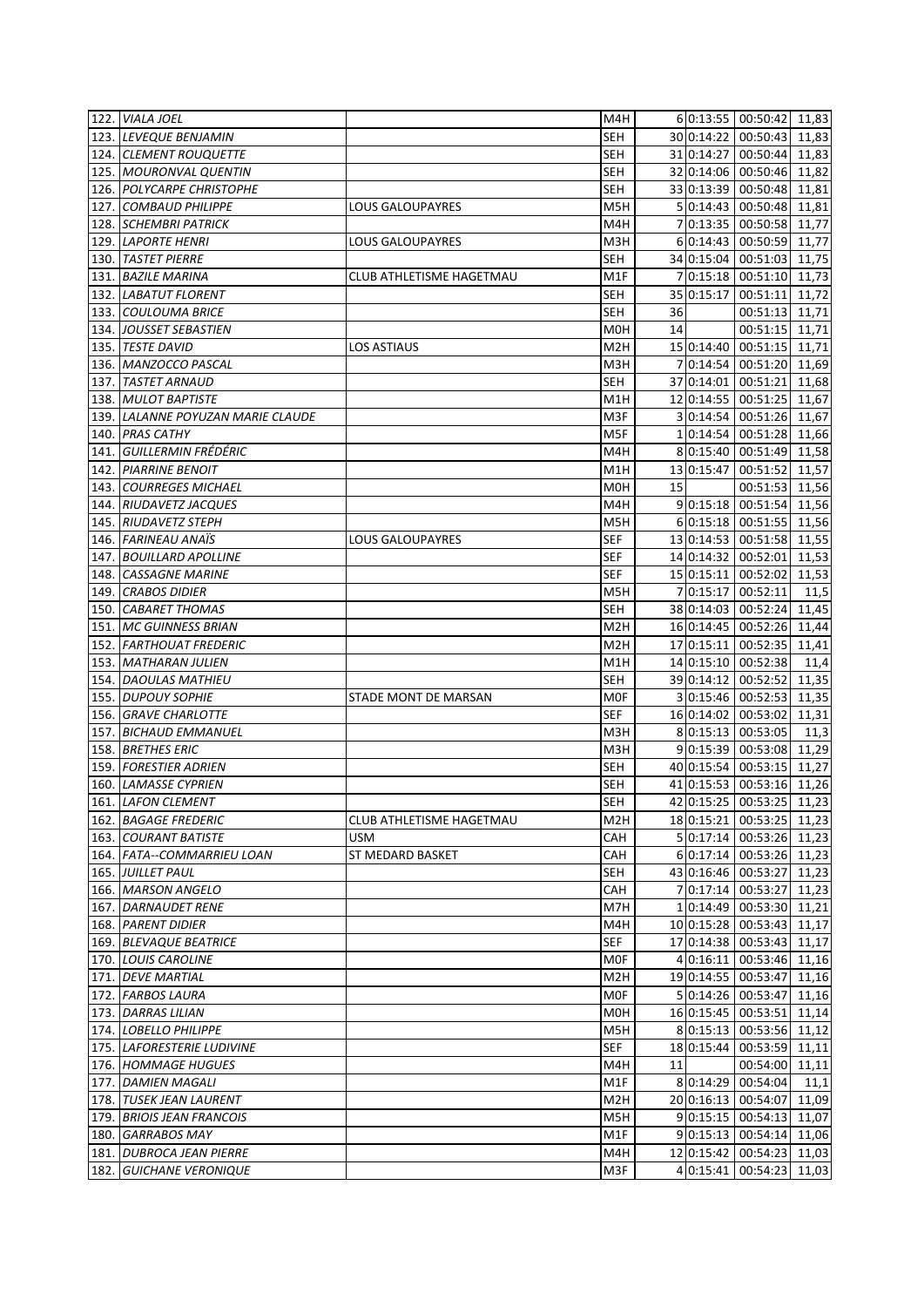|      | 183. OURNAC NATHAN         |                           | JUH              |    |            | 4 0:14:28 00:54:25        | 11,03 |
|------|----------------------------|---------------------------|------------------|----|------------|---------------------------|-------|
|      | 184. SAINT LEZER JOHANNA   |                           | MOF              |    |            | 6 0:15:43 00:54:27        | 11,02 |
|      | 185. BATS PAULINE          |                           | <b>MOF</b>       |    |            | 7 0:15:43 00:54:27        | 11,02 |
|      | 186. ROLLIN MURIEL         | LOUS GALOUPAYRES          | M3F              |    |            | 5 0:16:00 00:54:31        | 11,01 |
|      | 187. CAZEAUX LUCIE         | <b>LOUS GALOUPAYRES</b>   | MOF              |    |            | 8 0:14:45 00:54:35        | 10,99 |
|      | 188. DELABRE FABIEN        |                           | <b>SEH</b>       |    |            | 44 0:14:00 00:54:36       | 10,99 |
|      | 189. LAFITTE FABIEN        |                           | SEH              |    |            | 45 0:16:41 00:54:47       | 10,95 |
|      | 190. DESTOUET BENOIT       |                           | M <sub>2</sub> H |    | 21 0:16:17 | 00:54:49                  | 10,95 |
|      | 191. PARISOT ANTOINE       |                           | SEH              |    |            | 46 0:16:40 00:54:49       | 10,95 |
|      | 192. CISNAL AXEL           |                           | CAH              |    |            | 8 0:16:34 00:54:50        | 10,94 |
|      | 193. CASTA CAROLINE        |                           | M <sub>2F</sub>  |    |            | 4 0:16:10 00:54:54        | 10,93 |
|      | 194. SENTENAC VÉRONIQUE    |                           | M3F              |    |            | 6 0:15:51 00:54:56        | 10,92 |
|      | 195. DREYFUS ANNE-LAURE    |                           | M3F              |    |            | 7 0:15:36 00:54:57        | 10,92 |
|      | 196. CHEVAL JULIETTE       |                           | <b>SEF</b>       |    |            | 19 0:16:41 00:55:08       | 10,88 |
|      | 197. EVANO SANDY           |                           | SEF              |    |            | 20 0:16:23 00:55:10       | 10,88 |
|      | 198. ALEONARD SYLVIE       | LOUS GALOUPAYRES          | M5F              |    |            | 20:15:56 00:55:20         | 10,84 |
|      | 199. DULUCQ MARILOU        |                           | M0F              |    |            | 9 0:15:45 00:55:24        | 10,83 |
|      | 200. DESCAT BEATRICE       |                           | M0F              | 10 |            | 00:55:24                  | 10,83 |
|      | 201. LASSALLE MICHEL       |                           | M3H              |    |            | 10 0:16:30 00:55:24       | 10,83 |
| 202. | PÉRÉ-LAHAILLE MARIE        | <b>STADE MONTOIS</b>      | M <sub>2F</sub>  |    |            | 5 0:15:33 00:55:34        | 10,8  |
| 203. | <b>GHALLOUM AMINE</b>      |                           | M1H              |    |            | 15 0:14:58 00:56:00       | 10,71 |
|      | 204. PAILHES KARINE        |                           | M3F              |    |            | 80:16:22 00:56:00         | 10,71 |
|      | 205. HUICI ISABELLE        |                           | M1F              |    |            | 10 0:16:00 00:56:01       | 10,71 |
|      | 206. LA RHU LAURIE         |                           | SEF              |    |            | 21 0:16:26 00:56:01       | 10,71 |
|      |                            |                           | ESF              |    |            | 10:16:24 00:56:03         |       |
|      | 207. LA MARRA KARINE       |                           |                  |    |            | 10 0:15:58 00:56:06       | 10,7  |
|      | 208. LE BOURNOT PHILIPPE   |                           | M5H              |    |            |                           | 10,7  |
|      | 209. LAMAISON SOPHIE       | ESPOIR MUGRONNAIS RUNNING | M1F              |    |            | 11 0:16:12 00:56:15       | 10,67 |
|      | 210. LANFRIT ERNESTO       |                           | M4H              |    |            | 13 0:15:40 00:56:17       | 10,66 |
| 211. | <b>TORVIC LILIA</b>        |                           | M1F              |    |            | 12 0:15:52 00:56:18       | 10,66 |
|      | 212. DE MATOS MARIE        |                           | M0F              |    |            | 11 0:16:42 00:56:18       | 10,66 |
|      | 213. MASSON LÉONIE         | STADE MONTOIS TRIATHLON   | SEF              |    |            | 22 0:16:34 00:56:19       | 10,65 |
|      | 214. GAUZERE ERIC          | LOUS GALOUPAURES          | M4H              |    |            | 14 0:15:56 00:56:21       | 10,65 |
|      | 215. BRUNE NATHALIE        | <b>COURIRAPARENTIS</b>    | M3F              |    |            | 9 0:16:27 00:56:24        | 10,64 |
|      | 216. BRUNE VALENTINE       |                           | <b>SEF</b>       |    |            | 23 0:16:27 00:56:25       | 10,64 |
|      | 217. DE MATOS SERGE        |                           | M <sub>2</sub> H |    |            | 22 0:16:42 00:56:31       | 10,62 |
|      | 218. JULIAN CHARLINE       |                           | <b>SEF</b>       |    |            | 24 0:16:47 00:56:47       | 10,57 |
|      | 219. BERNADET MELANIE      |                           | <b>MOF</b>       |    | 12 0:16:17 | 00:57:01                  | 10,52 |
|      | 220. LLORENS INGRID        |                           | M1F              |    |            | 13 0:16:11 00:57:05       | 10,51 |
|      | 221. LOUBERY AURELIEN      |                           | SEH              |    |            | 47 0:16:59 00:57:13       | 10,49 |
|      | 222. LOUBERY DEBORAH       |                           | <b>SEF</b>       |    |            | 25 0:17:00 00:57:14       | 10,48 |
|      | 223. BEROT QUENTIN         |                           | <b>SEH</b>       |    |            | 48 0:17:07 00:57:14 10,48 |       |
|      | 224. GAUTIER-FELIZOT LAURE |                           | M3F              |    |            | 10 0:16:36 00:57:18       | 10,47 |
|      | 225. CHAMORRO LAURENT      | APA JOGGING               | M <sub>2</sub> H |    |            | 23 0:16:51 00:57:22       | 10,46 |
|      | 226. MORA MAGALI           |                           | M3F              |    |            | 11 0:15:53 00:57:27       | 10,44 |
|      | 227. KOURKGY SIMON         |                           | <b>SEH</b>       | 49 |            | 00:57:29                  | 10,44 |
|      | 228. TACHON DOROTHEE       |                           | <b>MOF</b>       |    |            | 13 0:16:23 00:57:40       | 10,4  |
|      | 229. MORA CAROLINE         |                           | MOF              |    |            | 14 0:16:51 00:57:42       | 10,4  |
|      | 230. LESCOUTE CHRISTELLE   | CLUB ATHLETISME HAGETMAU  | M2F              |    |            | 6 0:15:29 00:57:47        | 10,38 |
|      | 231. BRUNET CHRISTIAN      | L'ELAN D'ARMAGNAC         | M7H              |    |            | 20:16:02 00:57:49         | 10,38 |
|      | 232. COLIN ALEXANDRA       |                           | M <sub>2F</sub>  |    |            | 7 0:16:39 00:57:50        | 10,37 |
|      | 233. LAILHEUGUE MARIE      |                           | <b>SEF</b>       |    |            | 26 0:16:35 00:57:50       | 10,37 |
|      | 234. LE BIGOT MARIE FRANCE | SPORT LANDES SANTE        | M4F              |    |            | 20:17:46 00:57:58         | 10,35 |
|      | 235. VIREPINTE CORINNE     | <b>SPORT LANDES SANTE</b> | M3F              |    |            | 12 0:17:47 00:58:06 10,33 |       |
|      | 236. MARMINION DENIS       |                           | M0H              |    |            | 17 0:16:33 00:58:10       | 10,32 |
|      | 237. AVIGNON MONIQUE       |                           | M <sub>2F</sub>  |    |            | 80:17:38 00:58:16         | 10,3  |
|      | 238. BOUBEE FREDERIC       |                           | M1H              |    |            | 16 0:16:46 00:58:39       | 10,23 |
|      | 239. MARBAT THOMAS         |                           | M <sub>2</sub> H |    |            | 24 0:17:13 00:58:47       | 10,21 |
|      | 240. LAFARGUE SYLVAIN      |                           | M0H              |    |            | 18 0:17:13 00:58:47       | 10,21 |
|      | 241. FOIX PIERRE           |                           | M4H              |    |            | 15 0:17:14 00:58:47       | 10,21 |
|      | 242. FOIX SYLVIE           |                           | M4F              |    |            | 3 0:17:11 00:58:47        | 10,21 |
|      | 243. PAILHES PATRICK       |                           | M4H              |    |            | 16 0:17:09 00:58:48       | 10,2  |
|      |                            |                           |                  |    |            |                           |       |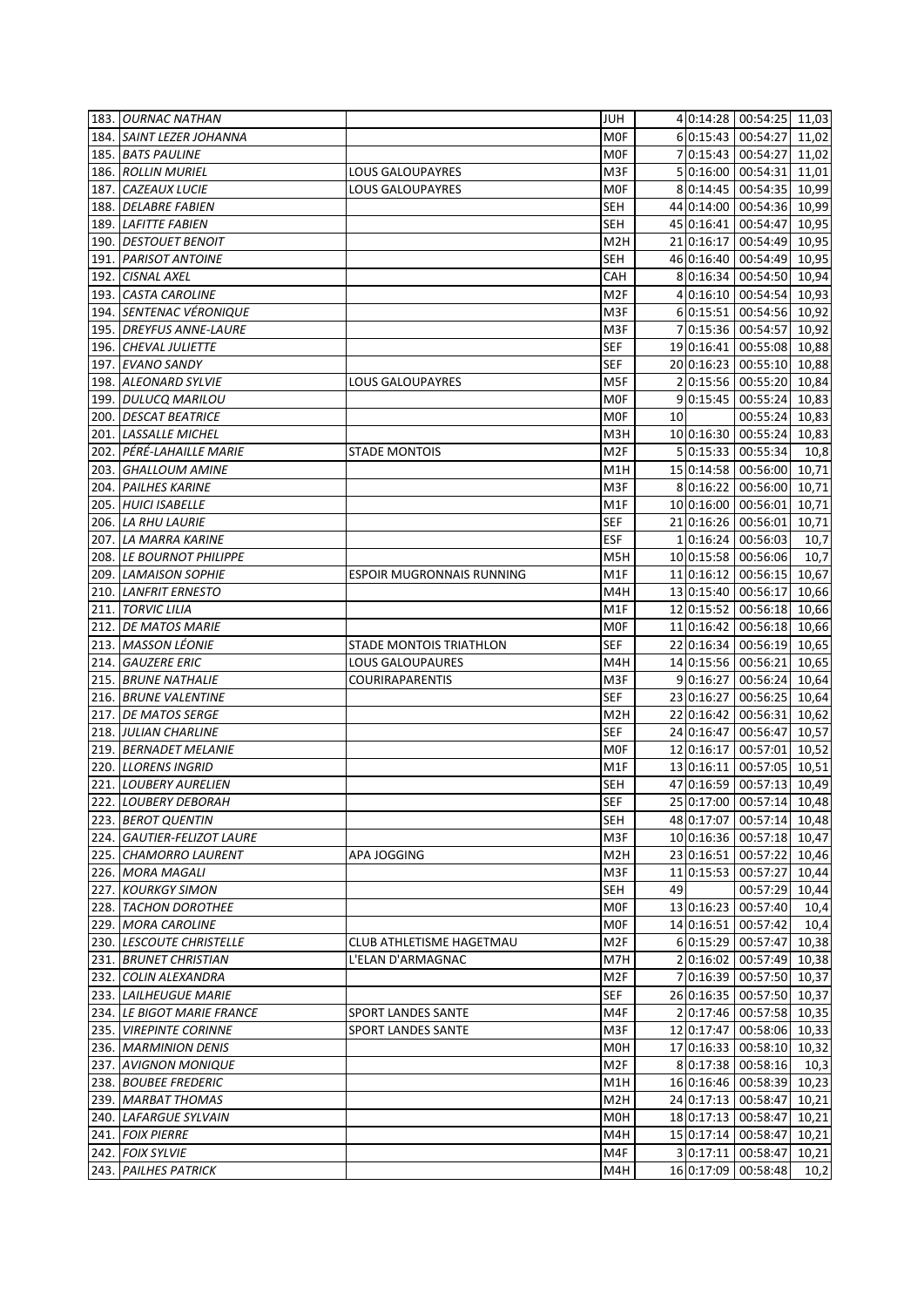| 244. MARTINE FLORENCE           | SPORT LANDES SANTE         | M3F              |    |           | 13 0:17:47 00:58:48   | 10,2  |
|---------------------------------|----------------------------|------------------|----|-----------|-----------------------|-------|
| 245. PIGNOUX FRANCOIS           |                            | M <sub>2</sub> H |    |           | 25 0:16:08 00:58:48   | 10,2  |
| 246. MENDES DA SILVA DAMIEN     |                            | M <sub>O</sub> H |    |           | 19 0:16:17 00:58:54   | 10,19 |
| 247. BRISE JULIE                |                            | <b>SEF</b>       |    |           | 27 0:16:58 00:58:57   | 10,18 |
| 248. DUPOUY SONIA               |                            | <b>SEF</b>       |    |           | 28 0:16:59 00:58:57   | 10,18 |
| 249. DEYRIS NADIA               |                            | <b>SEF</b>       |    |           | 29 0:17:02 00:59:00   | 10,17 |
| 250. DEYRIS JEAN JACQUES        |                            | M4H              | 17 |           | 00:59:00              | 10,17 |
| 251. DEYRIS ESTELLE             |                            | <b>SEF</b>       |    |           | 30 0:17:01 00:59:00   | 10,17 |
| 252. SENECAL Philippe           |                            | M7H              |    | 3 0:17:07 | 00:59:10              | 10,14 |
| 253. PARISE NICOLAS             |                            | M1H              |    |           | 17 0:16:49 00:59:21   | 10,11 |
| 254. COURTADE YOAN              |                            | M1H              |    |           | 18 0:16:46 00:59:21   | 10,11 |
| 255. POUPBLANC MYRIAM           |                            | M1F              |    |           | 14 0:17:02 00:59:26   | 10,1  |
| 256. RAT LAETITIA               |                            | <b>MOF</b>       |    |           | 15 0:17:10 00:59:27   | 10,09 |
| 257. DUNOGUÉ CYRIL              |                            | M1H              |    |           | 19 0:16:49 00:59:29   | 10,09 |
| 258. TASTET DESMOULIES FREDERIC |                            | M <sub>2</sub> H |    |           | 26 0:16:34 00:59:34   | 10,07 |
|                                 |                            |                  |    |           |                       |       |
| 259. PETAT LUDOVIC              |                            | M1H              |    |           | 20 0:16:34 00:59:37   | 10,06 |
| 260. TAUZIN ISABELLE            |                            | M3F              |    |           | 14 0:16:28 00:59:39   | 10,06 |
| 261. GAUBE KRISTELL             |                            | M <sub>2F</sub>  |    |           | 9 0:18:14 00:59:48    | 10,03 |
| 262. WAGNER KATJA               | <b>BORN ET EAU MIMIZAN</b> | M3F              |    |           | 15 0:25:26 00:59:56   | 10,01 |
| 263. TAJAN NATHALIE             |                            | M4F              |    |           | 4 0:17:26 00:59:57    | 10,01 |
| 264. VALERO LEA                 |                            | <b>SEF</b>       |    |           | 31 0:16:56 01:00:00   | 10    |
| 265. CALONGE SANDRA             |                            | M1F              |    |           | 15 0:16:54 01:00:01   | 10    |
| 266. LEBON VERONIQUE            |                            | M0F              |    |           | 16 0:17:37 01:00:02   | 9,99  |
| 267. DAYON SARAH                |                            | SEF              |    |           | 32 0:17:07   01:00:21 | 9,94  |
| 268. LIGNAC STEPHANIE           |                            | M1F              |    |           | 16 0:16:50 01:00:26   | 9,93  |
| 269. BAYARD HERVE               |                            | M3H              |    |           | 11 0:17:12 01:00:33   | 9,91  |
| 270. ADOUE LISA                 |                            | <b>SEF</b>       |    |           | 33 0:17:51 01:00:34   | 9,91  |
| 271. CHAGUE CLAIRE              |                            | <b>SEF</b>       | 34 |           | 01:00:40              | 9,89  |
| 272. ADOUE CATHY                |                            | M3F              |    |           | 16 0:17:51 01:00:45   | 9,88  |
| 273. BOUCHET AURELIE            |                            | M1F              |    |           | 17 0:17:52 01:00:45   | 9,88  |
| 274. DAGUERRE VINCENT           |                            | <b>SEH</b>       |    |           | 50 0:17:52 01:00:46   | 9,87  |
| 275. LORENZO Carolina           |                            | M1F              |    |           | 18 0:18:40 01:01:01   | 9,83  |
| 276. LAFAGE VÉRONIQUE           | LOUS GALOUPAYRES           | M4F              |    |           | 5 0:16:54 01:01:04    | 9,83  |
| 277. HUCHELOUP AGNES            | <b>LOUS GALOUPAYRES</b>    | M5F              |    |           | 3 0:16:53 01:01:04    | 9,83  |
| 278. STETIN SABRINA             |                            | <b>MOF</b>       |    |           | 17 0:17:01 01:01:06   | 9,82  |
| 279. LAFONT SANDRINE            | JUDO CLUB CAP DE GASCOGNE  | M1F              |    |           | 19 0:17:36 01:01:30   | 9,76  |
| 280. FAGET CELINE               |                            | M <sub>2F</sub>  |    |           | 10 0:17:37 01:01:47   | 9,71  |
| 281. RÉCHOU JULIE               |                            | <b>MOF</b>       |    |           | 18 0:16:56 01:01:59   | 9,68  |
| 282. LANIBOIS SEBASTIEN         |                            | M <sub>2</sub> H |    |           | 27 0:16:55 01:01:59   | 9,68  |
| 283. MONNEREAU SYLVIE           |                            | M3F              |    |           | 17 0:16:45 01:02:05   | 9,66  |
|                                 |                            |                  |    |           |                       |       |
| 284. LERICHE OLIVIER            | CO SAINT DIZIER            | M4H              |    |           | 18 0:17:52 01:02:18   | 9,63  |
| 285. LEMARCHAND ANGÉLIQUE       |                            | M <sub>2F</sub>  |    |           | 11 0:18:32 01:02:21   | 9,62  |
| 286. DUBOST DELPHINE            |                            | M1F              |    |           | 20 0:18:21 01:02:32   | 9,59  |
| 287. VAILLEUX JESSICA           |                            | M1F              |    |           | 21 0:17:15 01:02:35   | 9,59  |
| 288. CASSIER JEAN NOEL          |                            | M4H              | 19 |           | 01:02:40              | 9,57  |
| 289. SALVAT LORICK              |                            | CAH              |    |           | 9 0:17:53 01:02:52    | 9,54  |
| 290. SALVAT CHRISTOPHE          |                            | M3H              |    |           | 12 0:17:52 01:02:55   | 9,54  |
| 291. ROHRHURST VINCENT          |                            | M1H              |    |           | 21 0:19:09 01:03:02   | 9,52  |
| 292. BRETHES JULIE              |                            | MOF              |    |           | 19 0:18:03 01:03:02   | 9,52  |
| 293. FUENTES MYRIAM             |                            | M3F              |    |           | 18 0:19:08 01:03:03   | 9,52  |
| 294. DEBOUCHEZ MAGALIE          |                            | M <sub>2F</sub>  |    |           | 12 0:17:28 01:03:22   | 9,47  |
| 295. MERCADIER BERTRAND         |                            | <b>SEH</b>       |    |           | 51 0:18:02 01:03:27   | 9,46  |
| 296. SEPZ EMILIE                |                            | <b>MOF</b>       |    |           | 20 0:17:28 01:03:31   | 9,45  |
| 297. LOPEZ SONIA                |                            | M <sub>2F</sub>  |    |           | 13 0:17:29 01:03:32   | 9,44  |
| 298. FABRE MARIE HELENE         |                            | M7F              |    |           | 10:17:36 01:03:32     | 9,44  |
| 299. DARRE CHRISTINE            |                            | M5F              |    |           | 4 0:17:54 01:03:34    | 9,44  |
| 300. LE GALL MYLÈNE             |                            | <b>SEF</b>       |    |           | 35 0:18:54 01:04:13   | 9,34  |
| 301. DOUMERGUE AURORE           |                            | <b>SEF</b>       |    |           | 36 0:18:54 01:04:15   | 9,34  |
| 302. DUSSION CHRISTIAN          |                            | M4H              |    |           | 20 0:19:18 01:04:17   | 9,33  |
| 303. DUSSION HÉLÈNE             |                            | <b>SEF</b>       |    |           | 37 0:19:18 01:04:17   | 9,33  |
| 304. DESPAGNET NADIA            | ELAN D ARMAGNAC            | M1F              |    |           | 22 0:18:12 01:04:17   | 9,33  |
|                                 |                            |                  |    |           |                       |       |